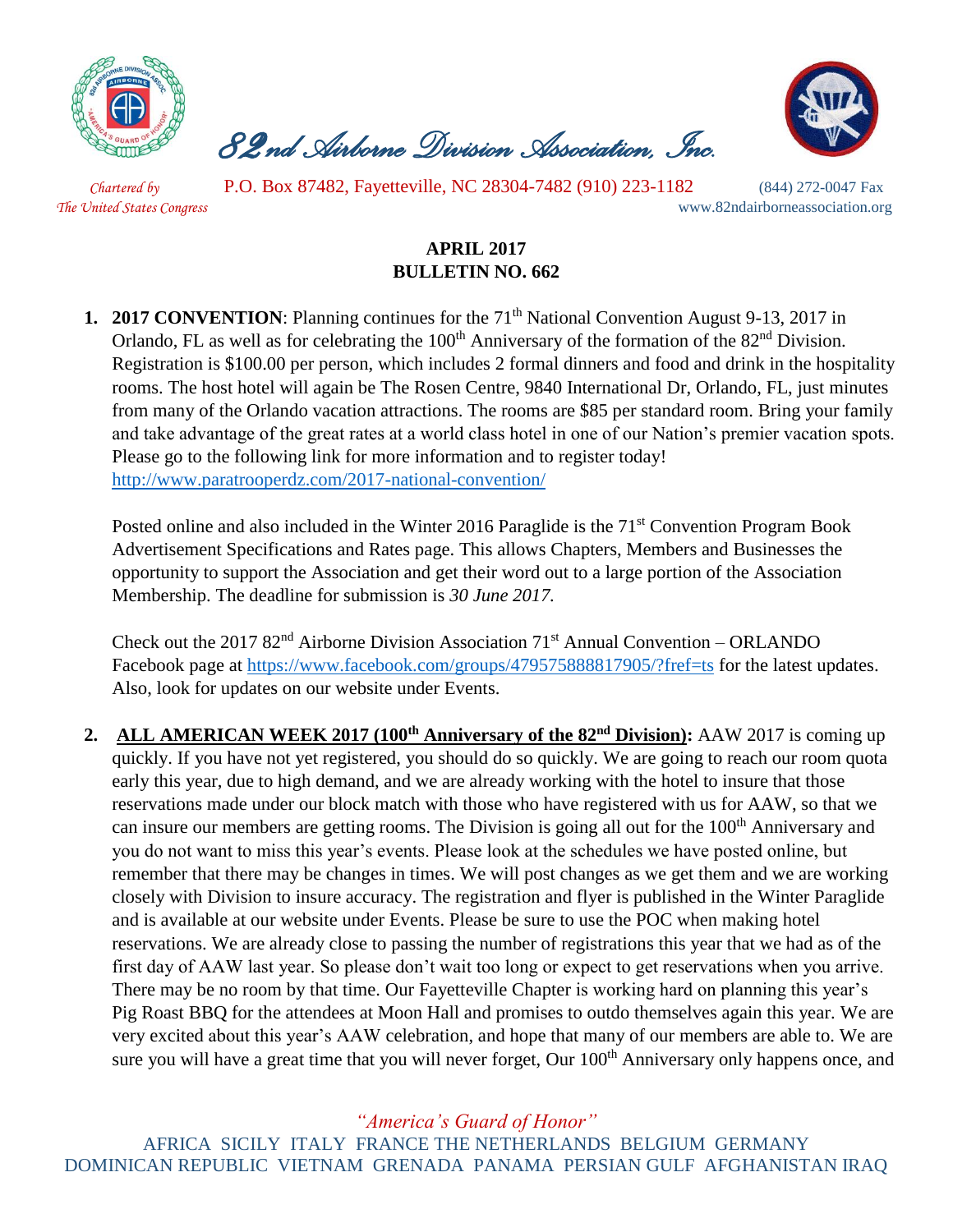



as one of our members tells me, I doubt anyone will be around for the 200<sup>th</sup>. Please make your reservations now.

Again, registration for AAW is online and can be paid for on-line or can be done by write in application with an enclosed check. The cost is \$100 and we are sure you will find it money well spent. We are running out of AAW Challenge Coins quickly. If you have reserved them for pickup when you arrive at registration they are being held for you and will be with your registration packet. They are still available online at our website for those who want to have the coin, but will not be able to attend AAW, but again, they are going quick and will probably be gone soon. If you want to insure you get the second of what will be a complete set of five, over the next few years, order now. We will also have a small amount of last year's coins available online next month for anyone who did not have the opportunity to purchase one. At the end of the fifth coin's sales there will be a special coin holder available that will hold all these unique coins for showcase, so start collecting now while they are still available.

**Auction Baskets**: During AAW this year, we will again be having nightly auctions at the main hospitality room. We are asking that at least one chapter per state, or the Chapters within a state combine, to donate a basket that reflects the uniqueness of the state. Please include a list of the items in your basket and the approximate worth of the basket contents. *Please notify National of your Chapter's participation so that we can plan accordingly*. Your support is greatly appreciated, and we are very thankful for the baskets we have received in the past. They have been a big hit and went a long way in supporting the Association.

- **3. STATUS OF 501(c)19 TAX EXEMPT STATUS WITH THE IRS:** The 82<sup>nd</sup> Airborne Division Association has been granted  $501(c)19$  tax status by the IRS. This tax status makes donations to the Association eligible for tax exemption. We have not yet received the letter giving this status to each individual chapter, but expect it to come shortly, as we have already paid the \$3000 fee to have all chapters included in this tax exempt status. We will let you know as soon as they are granted, and send each chapter their tax exempt status letter for inclusion in their records. This is a great step forward for the Association, and we expect it to lead to a greater ability in our requests for donations. Thank you to everyone who helped the Association in making this possible.
- **4. 2016 CHAPTER FINANCIAL STATEMENTS**: The 2016 Chapter Financial Statements have been sent out and are due at National by 10 April 2017. Any Statements not received by the suspense date will not be added to the Association Group Return and will be the responsibility of the Chapter for filing with the IRS. If you are having issues with your submission please contact the National Office for assistance. To date, the following Chapters have completed and returned their Statement:

| Ben Vandervoort/Savannah/HHI | Evergreen State                                                                                                                                                                                                                                                                                                                                             |
|------------------------------|-------------------------------------------------------------------------------------------------------------------------------------------------------------------------------------------------------------------------------------------------------------------------------------------------------------------------------------------------------------|
| Gateway                      | New York                                                                                                                                                                                                                                                                                                                                                    |
| Oklahoma                     | Orlando                                                                                                                                                                                                                                                                                                                                                     |
| Tampa Bay                    | 1SG Leonard Fund                                                                                                                                                                                                                                                                                                                                            |
|                              | $\mathcal{L}$ $\mathcal{L}$ $\mathcal{L}$ $\mathcal{L}$ $\mathcal{L}$ $\mathcal{L}$ $\mathcal{L}$ $\mathcal{L}$ $\mathcal{L}$ $\mathcal{L}$ $\mathcal{L}$ $\mathcal{L}$ $\mathcal{L}$ $\mathcal{L}$ $\mathcal{L}$ $\mathcal{L}$ $\mathcal{L}$ $\mathcal{L}$ $\mathcal{L}$ $\mathcal{L}$ $\mathcal{L}$ $\mathcal{L}$ $\mathcal{L}$ $\mathcal{L}$ $\mathcal{$ |

John Steele North Central Florida Rocky Mountain Lozado-Rubio-Conde PR

*"America's Guard of Honor"*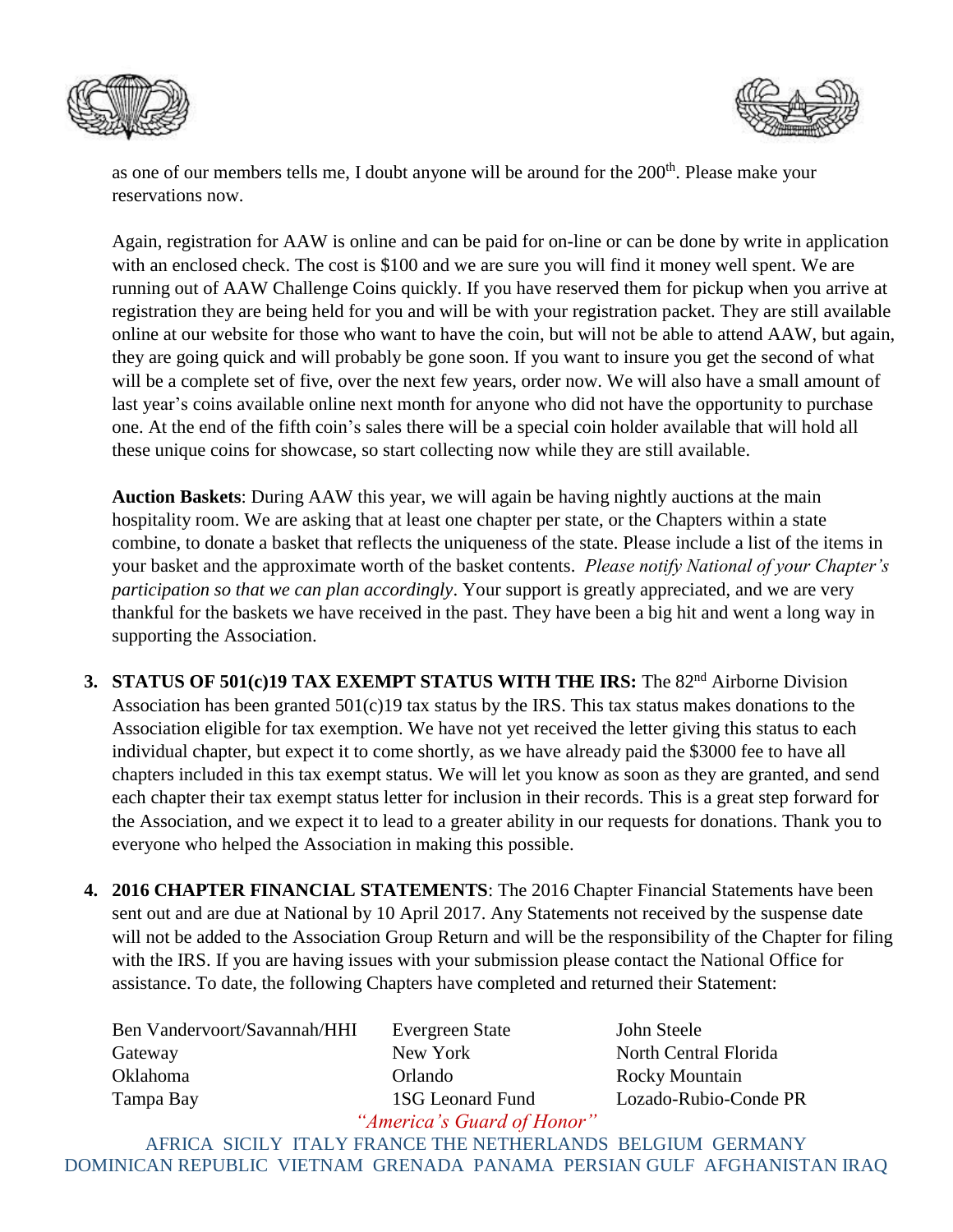



John Towle MOH-Cleveland Cincinnati Kentucky Mid-America Central New York Acadiana Northern Arizona Central Ohio San Joaquin Valley Greater Daytona Southern California Southern Arizona CPL Edward Slavin Wolverine Lehigh Valley West Palm Beach Virginia State Niagara Frontier Central Pennsylvania Hampton Roads North Jersey Don Lassen/Atlanta Greater Hartford COL Reuben Tucker Chicago South Florida GEN MB Ridgway North Texas Washington DC Blue Ridge 508<sup>th</sup> Airborne Northeastern Pennsylvania West Virginia Western Upper-Peninsula Low Country South Texas Daniel Campbell Akron Greater Rochester LTG James Gavin James Etherton/Detroit Vulcan

**5. NATIONAL DIRECTOR NOMINATIONS:** Chapter nominations for National Directors must be received at the National office by *1 July 2017*, either by mail or email. We will notify your Chapter when it is received. Chapter nominations must be certified by the Chapter Chairperson and must be in compliance with Article V of the Association By-Laws (By-Laws can be viewed at our website at : <http://www.82ndairborneassociation.org/forms-and-resources.html>

Nominations should include a brief description, 4-5 sentences, about the nominee. Please include the nominee's qualifications, past accomplishments, as well as what the nominee proposes to do for the Association, if elected.

The Active 82d Airborne Division Chapters elect their Military Directors and the 82d Airborne Division Commander will appoint the Division Department of Defense Liaison. This year six (6) Veteran Directors will be elected at the Convention and the following Veteran Directors will be completing their term in office (\* indicates that the Director is eligible for nomination to a second 2-year term):

| *Laurie Clay   | *Gary Covey      | *Steven C. Holcomb |
|----------------|------------------|--------------------|
| Ed. T. Herlihy | Jose Perez-Ortiz | Allen Schoppe      |

**6. CHAPTER DELEGATES TO AAW AND 2017 CONVENTION**: Chapter Officers are reminded to designate their Delegate(s) to attend AAW by *1 May 2017* and the Convention by *31 July 2017*. As outlined in Article IV, Section 6 of the Association By-Laws, the Association President can call a Delegates' meeting sixty (60) days in advance of the Convention date. In the past, Presidents have done this because there is ample time during AAW for the Delegates to discuss issues and formalize the presentation to be given to the Board of Directors during the Convention. The Delegates' meeting during the National Convention is to refresh everyone's memory and finalize the presentation. Delegates should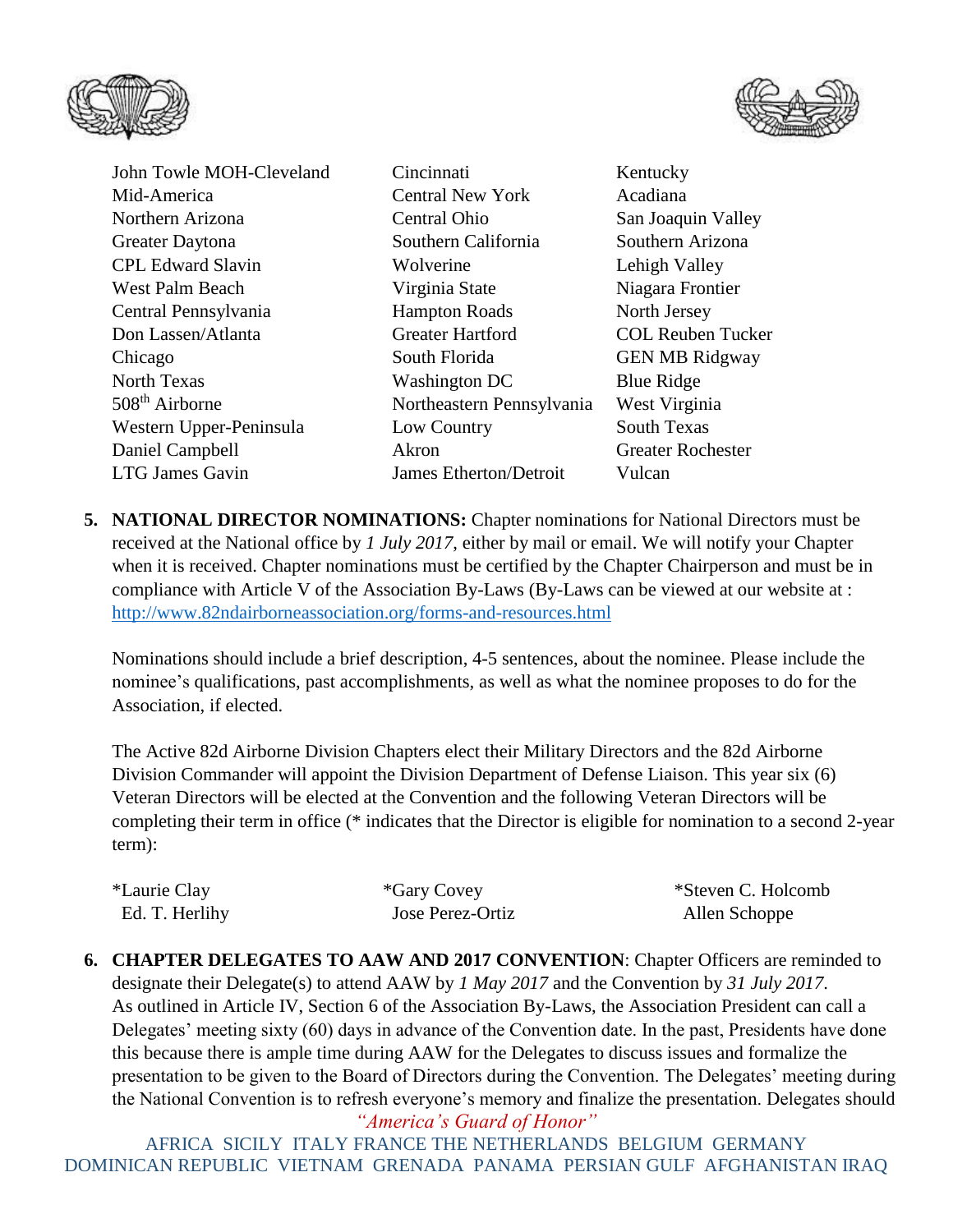



be familiar with the Association and Education Fund By-Laws, Awards SOP, Convention SOP and National Bulletins, all of which are available on the Association website. If the Chapters have any issues or concerns, please submit a 2-3 sentence summary, of each issue, to the National Office by *1 May 2017.* We will include these in the Delegates' agenda. Registration for Delegates to AAW are received by the National office. Registration for Delegates to the Annual convention are sent to the local Chapter through the online or write in registration for the convention. Registration forms for both of these events can be found on the events tab of the Association website: http://www.82ndairborneassociation.org/events.html

- **7. ASSOCIATION SUSPENSES/DEADLINES:** Please note the following Association deadlines (all information should be sent to Executive Director Bill Bauer, unless otherwise noted):
	- a. Convention Agenda: Requests for item(s) to be placed on the Agenda for the Board's review and action at the Convention must be submitted in writing and are due *1 July 2017*.
	- b. Communication & Public Relations Award Program: Entries must comply with the Communications and Public Awards Program SOP and are due *1 July 2017* to Chairman/Director Gary Rezabek. Nominations can be sent to the National office and will be forwarded to Director Rezabek.
	- c. National Director Nominations: Nominations are due *1 July 2017.*
	- d. 82d All American of the Year: Nominations must meet the criteria in the Awards SOP, which is available online via the Association website, and are due *2 May 2017* to Chairman/Director Gary Rezabek. Nominations can be sent to the National office and will be forwarded to Director Rezabek.
	- e. Changes to By-Laws: Proposed changes and/or amendments to Chapter or Association By-Laws should be submitted in letter form and signed by the Chapter Chairperson. Changes are *due 28 July 2017*.

## **8. NEW NATIONAL OFFICE EMAIL ADDRESS CHANGES:**

Executive Director Bill Bauer - [execdir@82ndairborneassociation.org.](mailto:execdir@82ndairborneassociation.org) This address is for information from Chapters concerning questions from Chapter Chairmen, by-laws, by-law changes, Chapter startups or Chapter shut-downs, serious infractions by Association members, assistance from the National Office in running Chapter events, Chapter refunds for new and renewed memberships, donations, and any information the Chapter Chairmen deems necessary for the Executive Director's attention.

*"America's Guard of Honor"* Executive Secretary Laura Bauer – [execsec@82ndairborneassociation.org.](mailto:execsec@82ndairborneassociation.org) This address is for information on Chapter financial statements, Chapter reports, Chapter events, TAPS submissions, arranging appointments, questions concerning our website, submission requests for items to be placed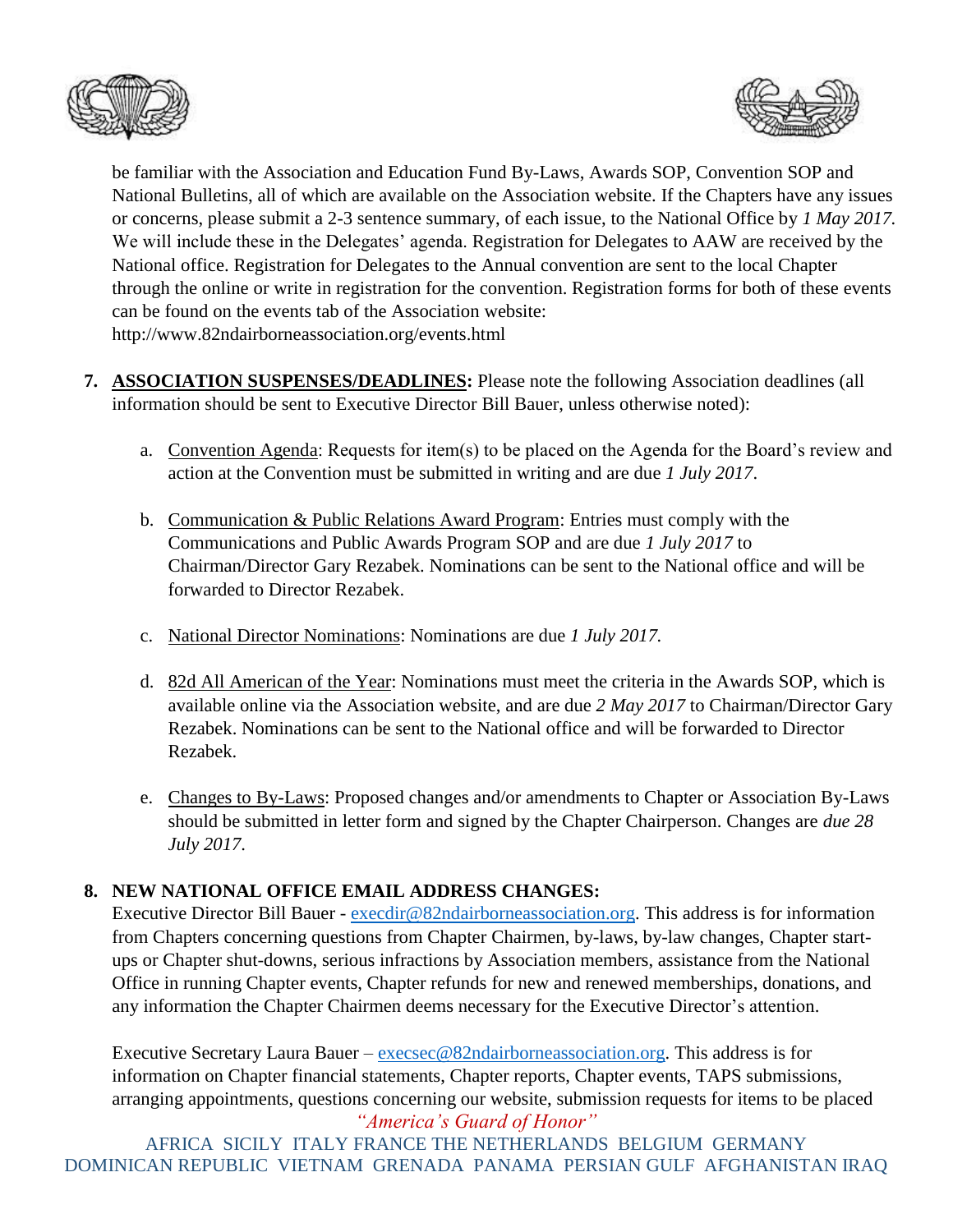



on our website, facebook and in the Paraglide (Not for submission of your Chapter Paraglide Article. They will continue to be sent to the Paraglide Editor), questions on All American Week registration, and any information that Chapters would like communicated to the entire Association.

Administrative Assistant Maggie Hollinger – [asst@82ndairborneassociation.org.](mailto:asst@82ndairborneassociation.org) This address is for all information concerning membership. New membership, membership renewals, changes to membership information, submission of membership report changes, and any other information concerning membership.

- **9. WITHIN THE DIVISION AND FORT BRAGG**: Please visit the following 82d Airborne Division websites to find out what is happening within the Division and sign up for our E-News bulletin: <http://www.dvidshub.net/image> and [http://www.bragg.army.mil/82nd/pages/default.aspx.](http://www.bragg.army.mil/82ND/Pages/default.aspx) Also, don't forget to check out the Division's Facebook page<https://www.facebook.com/82ndAirborneDivision>
- **10. TAPS**: When reporting Members who have passed away, *please* include as much information as possible, to include, date of death, spouse's name, and unit(s) served. A copy of the obituary is also very helpful. Please do not send them just in the Newsletters. We try to read them all, but sometimes we miss information, and please do not assume that that is our notice of a Member's passing.
- **11. USAA CREDIT CARDS:** Please be aware that USAA converted all existing MasterCard accounts to VISA in 2016. The transition will have no impact on the current co-branded  $82<sup>nd</sup>$  Airborne Division Association/USAA cardholders other than a new card being automatically issued.
- **12. ASSOCIATION UPCOMING EVENTS**: Please announce the following upcoming regional events at Chapter meetings, via the Chapter newsletter and website. Registration and information on these events were published in the Paraglide and also on the Association's website at the following link: [www.82ndairborneassociation.org/events.html.](http://www.82ndairborneassociation.org/events.html) If you would like to have the Association President or Executive Director attend your event, please send an invitation to the National office in enough time for us to plan and we will do our best to attend.
	- a. Annual Southwest Memorial Airborne Days Reunion, 9-11 June 2017 is at Lafayette, LA and is hosted by the Acadiana Chapter. POC is Randy Vidrine 337-684-6175 or 337-288-2730. The host hotel is Ramada Inn US 167.
	- b. 40th Annual Airborne Awards Festival, 26-29 April 2017 is in Atlanta, GA and is hosted by the Donald D. Lassen All Airborne Atlanta Chapter. POC is Annette Purcell 678-592-7441. The host hotel is the Sheraton Atlanta Airport 770-997-1100.
- **13. STATEMENT OF ASSOCIATION POLICY**: Just a reminder to Chapter Officers and Association Members: The Association does *not* sponsor, nor lend its name in any way to parachute jumping activities, nor does it provide insurance coverage for anyone in any parachute jumping activity, to include being in attendance. The Association policy also does not cover the sales, or consumption of any

*"America's Guard of Honor"*